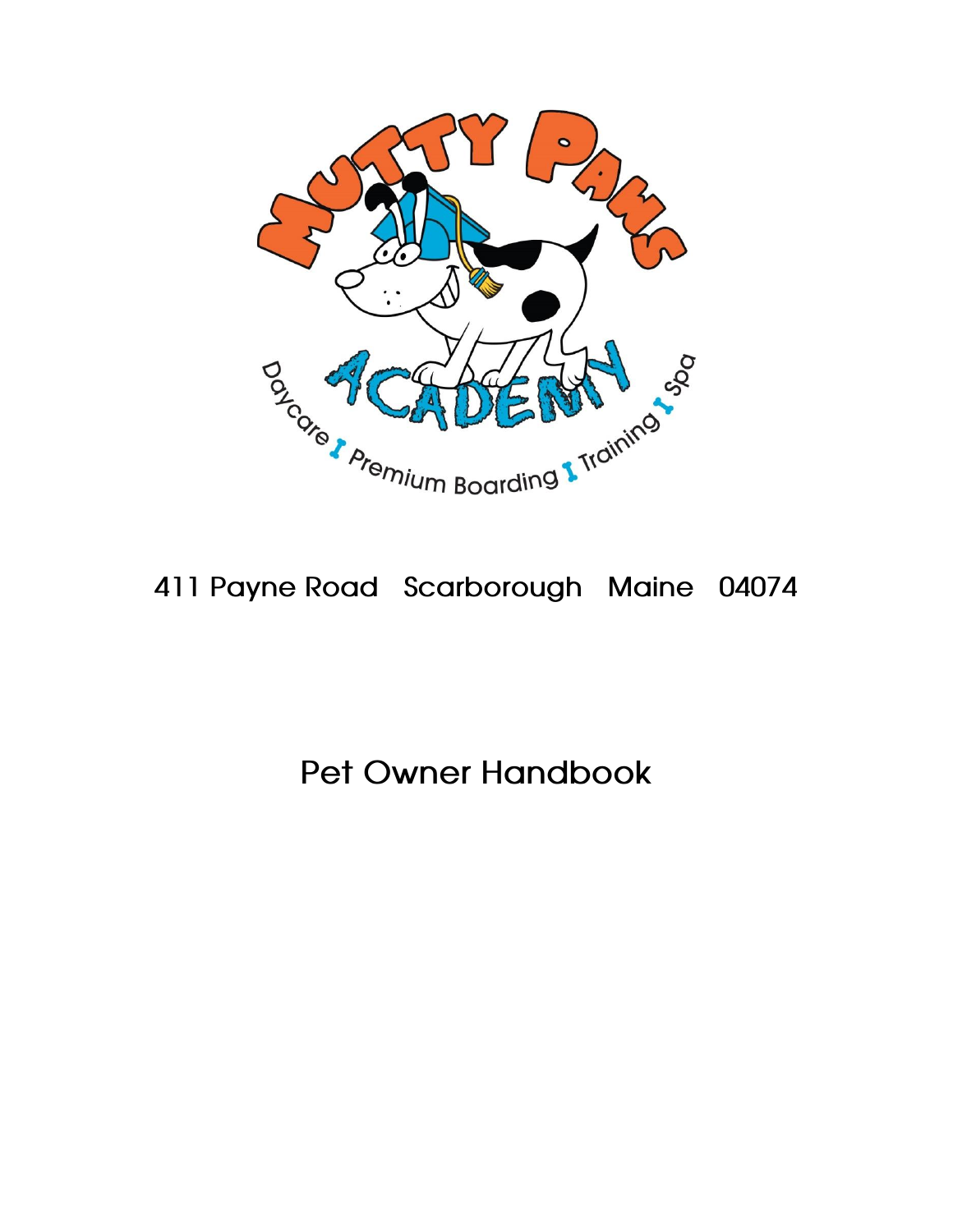# **Table of Contents**

<span id="page-1-0"></span>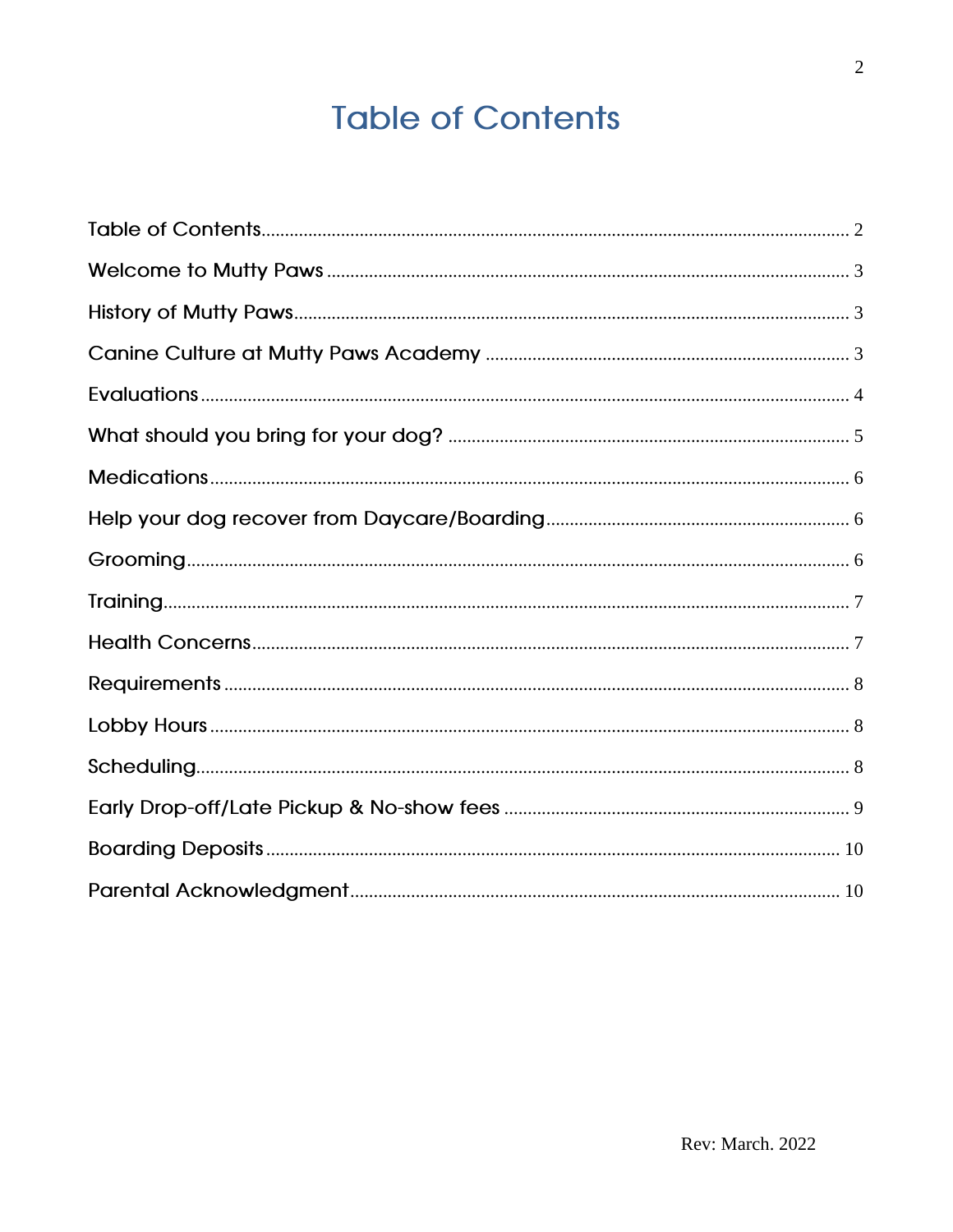## **Welcome to Mutty Paws**

<span id="page-2-1"></span><span id="page-2-0"></span>**Thank you for your interest in our services at Mutty Paws Academy. We provide a customized experience for every dog and their parents. Our skilled and dedicated staff gives your dog the highest level of care in a safe, fun, and interactive environment.** 

## **History of Mutty Paws**

**In 2007, upon relocating to Maine, Kris Klinges decided to pursue owning his own business. After working in law enforcement, technology, and childcare industries, Kris decided to pursue a career in an area that he is truly passionate about: dogs! Kris toured several dog daycares across the country and observed different methodologies and practices. During this time, he also submerged himself in working at a local daycare to help him understand the ins and outs of the industry.** 

**As Kris familiarized himself with the Southern Maine area, it became apparent to him how dog friendly this location is and he settled on this area to open his first deluxe facility. He pooled the ideas he had been observing over the previous four years with his own ideas, creating his own custom-made facility.** 

**Reese Klinges (co-owner) used her experience as a CPA and Entrepreneur to assist Kris with the financial and human resource side of the business. Her passion for creating a business that was equally great for its employees as its canine customers has helped push the MPA Team to be the best caretakers our parents could ask for.**

**Reese and Kris spent three months converting an old garage into the beautiful space that would soon be the temporary home to many furry friends. Mutty Paws began operation in November of 2011 on Lincoln Street in South Portland.** 

**The Lincoln Street location was a great starting point. Mutty Paws grew exponentially and soon reached capacity. Kris and Reese decided that a move to a larger facility was in order. They used the lessons they had learned and researched best practices and cutting-edge technology to design and built a state-of-the-art facility in Scarborough which opened in November of 2016 and continues to serve the Portland area as a leader in dog daycare innovation.**

## **Canine Culture at Mutty Paws Academy**

<span id="page-2-2"></span>**At Mutty Paws Academy we treat all our guests as if they are our own. We focus on enriching the lives of the dogs in our care, focusing on manners, reinforcing positive behaviors and discouraging negative ones. Dogs are asked to sit before going through doors, they are not allowed to jump on people, and we continually work on developing new trained behaviors as well as reinforcing existing ones. We use kibble in class to reward appropriate behavior and achieved training cues.**

**The staff plays games with the dogs throughout the day to stimulate them mentally as well as physically. There is also plenty of wrestling, romping and ball play. We use positive reinforcement techniques and promote structured, appropriate play. Mutty Paws Academy is committed to developing a partnership with parents. We will be honest and proactively communicate with owners about their dogs' behaviors and interactions during their stay with us. Dogs are like people and have good days as well as bad and we feel it's important for**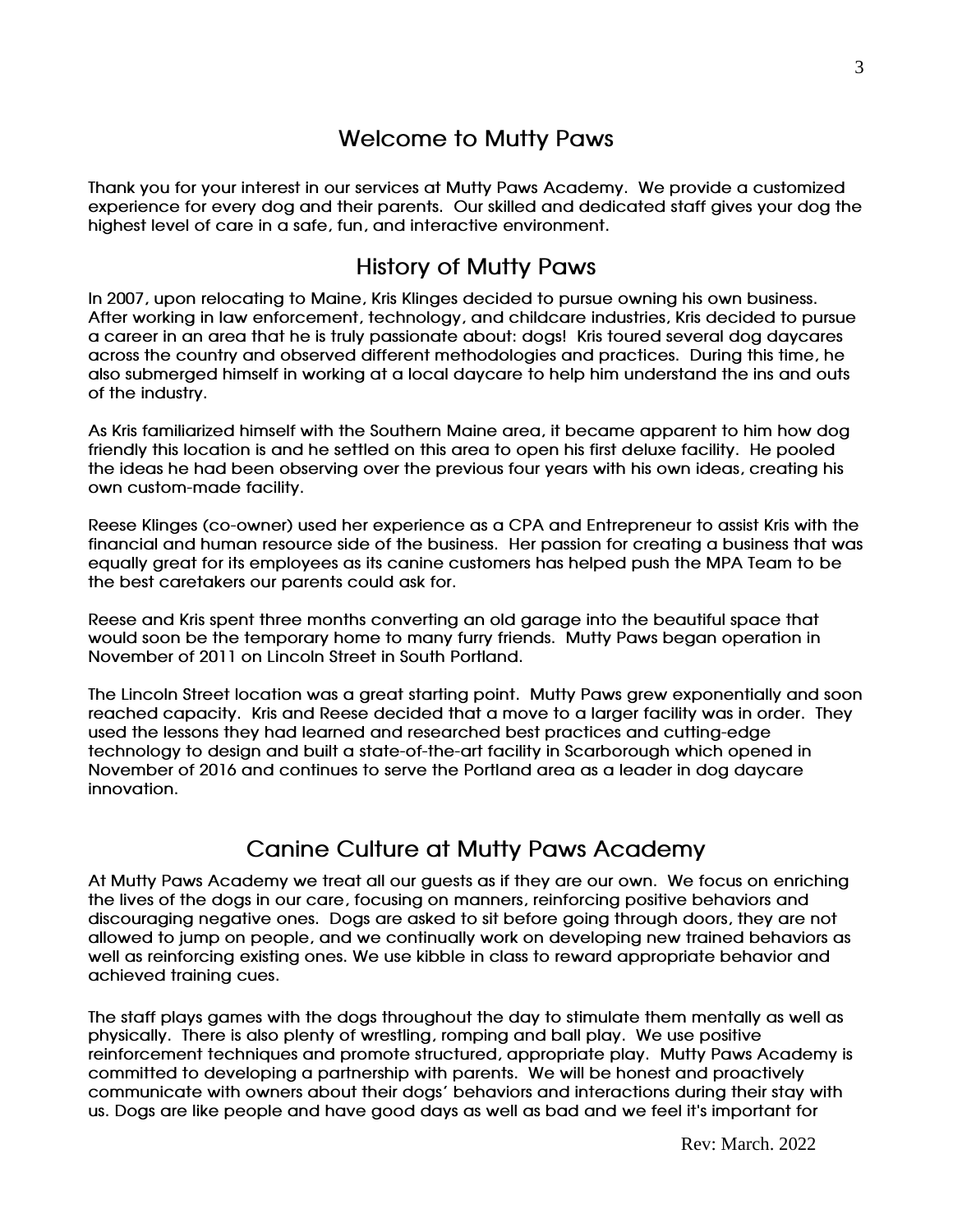**parents to know how their dog is doing.**

**Except for dogs that are 25 lbs. and under, who are segregated into their own groups, dogs are grouped according to a variety of factors including temperament, play style, and age. We keep our group sizes small, generally 12 dogs or less to allow for more individualized attention. We practice a balance of play then rest philosophy. Dogs spend approximately 1 hour at play and 1 hour at rest. Given the educational component of our class sessions it is important for dogs to have these rest periods to keep their minds fresh for learning. All classes are supervised by teachers and are supplemented by Student Coordinators and additional support staff who move between groups. Our Teachers are singularly focused on the dogs in their care and are in constant communication with the Student Coordinator allowing for adjustments in the groups throughout the day.**

### **Evaluations**

<span id="page-3-0"></span>**An evaluation is necessary before a student can attend MPA to determine whether we are a good fit for your dog. Before we can evaluate your dog, MPA requires a non-refundable deposit for evaluations at the time of scheduling as well as proof of vaccinations, completed application, a signed medical release, and signed pet care agreement which can be found on the 'Enroll Today' link on our website:** 

#### **<http://www.muttypawsacademy.com/admissions>**

**Evaluations may be scheduled after receiving the information above by calling our Admissions Assistants at (207) 210-6592.**

**When you arrive, we will review your paperwork and have a brief discussion about your dogs' individual needs. We will then take your dog into our behavioral interview room or a yard and slowly introduce them, one by one, to dogs of different sizes and play styles. We are trying to get a sense of the group in which they will be the most comfortable and have the most fun. We evaluate your dogs' behavior, body language, signals, and how well they read/interact with other dogs. We let your dog "tell" us that they are comfortable before increasing the number of dogs. Once the group portion of the evaluation is completed, we will bring your dog to one of our suites to evaluate their comfortability in that space. This is vital as we practice a balance of rest and play so it is essential that dogs are comfortable in their suites whether they attend for daycare or boarding.** 

**We will return to the lobby to discuss our observations. If for any reason, they are not comfortable in our environment we will make recommendations for next possible steps for you and your dog. It is important to note that we are not the right fit for all dogs. That doesn't mean they aren't great dogs and has no reflection on their owners. We will always recommend what we feel is best for your dog. You are welcome to watch this process on our monitors in the lobby. Dogs evaluated after 11:15am slot will not be eligible to stay for daycare on the evaluation day.** 

#### **7-Day Daycare Policy**

**Please be aware, we do not allow dogs to attend daycare or boarding if they have attended at another daycare facility within 7 days for health precautions.** 

#### **\*Please note\***

**We require and evaluation and one full day of daycare prior to any boarding stay. We have found it can be overwhelming for a dog's first visit to be overnight. By completing one full day**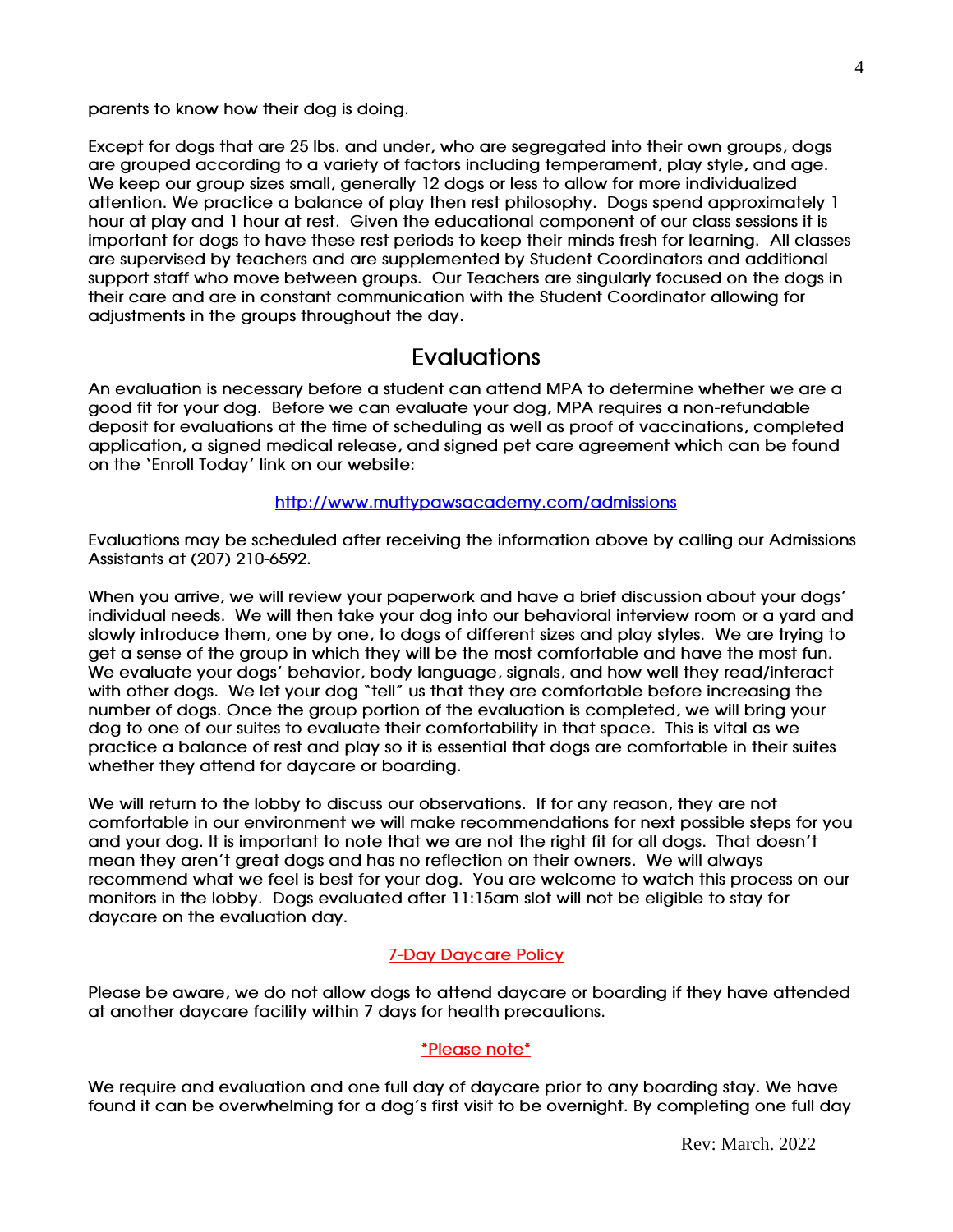<span id="page-4-0"></span>**of daycare, dogs have a chance to acclimate to our facility and feel more comfortable before they board.**

# **What should you bring for your dog?**

#### **Daycare Only**

- **1. Your dog (of course)**
- **2. Collar and Leash – Our policy is that all dogs arriving and exiting the building remain under leash control. We discourage any interactions between dogs and between parents and unfamiliar dogs in the lobby. We ask that parents honor this policy by keeping dogs under leash control until turned over to a Mutty Paws Academy employee. As a safety precaution all collars and leashes are removed and will be stored until pickup.**
- **3. Lunch for puppies (under the age of 6 months). If your dog is over the age of 6 months, a veterinary note will be required to continue administration of lunch meals. Without a veterinary note, a \$2.00 fee will apply for preparation and administration of the meal.**

#### **Boarders**

**We ask that all items be labeled with the dogs first and last name with a type of permanent labeling such as permanent marker. If items are received unlabeled, staff will label the personal belongings with permanent labeling.**

- **4. Your dog (of course)**
- **5. Collar and Leash – Our policy is that all dogs arriving and exiting the building remain under leash control. We discourage any interactions between dogs and between parents and unfamiliar dogs in the lobby. We ask that parents honor this policy by keeping dogs under leash control until turned over to a Mutty Paws Academy employee.**
- **6. Food – Our recommendation is to keep your pet on the same diet they have at home but if you wish to purchase food from us, we do offer a high-quality menu. We strongly prefer that food be provided in individually pre-portioned containers for each meal with instructions on times of feedings, special instructions, etc. In the event that a parent is unable to pre-portion the food, it can be brought in bulk with specific feeding instructions including times, amounts, special instructions, etc.**
- **7. Comfort item – We recommend an un-laundered article of clothing (t-shirt, sweatshirt) with family members scent – Often this will help dogs feel close to their owners and more comfortable while spending time in their suites.**

#### **\*Please note\***

- **In the best interest for the dogs in our care, we only offer boarding for 'regular' daycare dogs. Regular daycare dogs attend at the minimum 2 days per month. We have found dogs who attend on a regular basis have an easier and more comfortable transition to boarding. Familiarity breeds comfort!**
- **We do not accept bedding as we provide warm comfortable blankets and cots to all boarding dogs. Any clothing, except for coats/jackets/sweaters in the cold weather months, or accessories worn by your dog will be removed prior to your pup joining a group unless previously discussed with a Mutty Paws Academy employee. We are not responsible for any damage that may occur belongings provided.**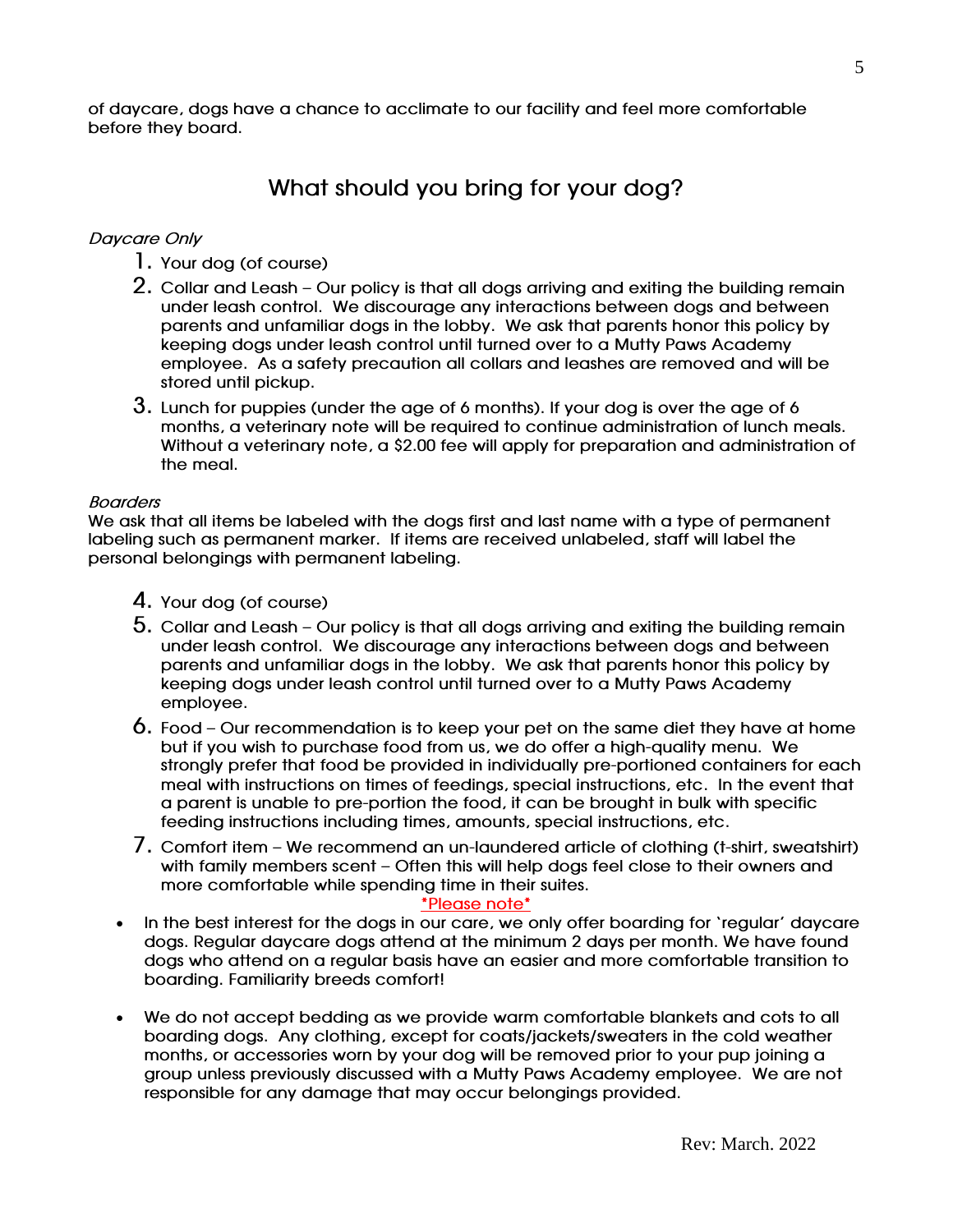# **Medications**

<span id="page-5-1"></span><span id="page-5-0"></span>**We are happy to administer oral and topical medications that your dog requires with no additional cost. Injections can be given for a small fee. Please discuss your dog's medication needs with us prior to his/her stay.**

# **Help your dog recover from Daycare/Boarding**

**While with us, your dog will likely be very active and stimulated both mentally and physically. This increased stimulation can sometimes cause stress for your dog. Stress can be both positive and necessary for development, or negative and have the potential to suppress the immune system, causing temporary behavior changes and/or increased arousal. Temporary behavior changes can occur as a result of unfamiliar surroundings. We mitigate issues by asking owners to allow dogs to acclimate with some exposure to our environment prior to any stay by requiring your dog to attend at least one day of daycare prior to a boarding stay. We will recommend additional exposure should we feel that it is best for your dog.** 

**Eating habits can change when staying away from home and dogs will often eat food differently. They may eat every morsel and put on a few pounds. Some dogs lose weight even though eating well or lose weight by not eating enough. Time spent at Mutty Paws can be very exciting, and some dogs lose weight from exercise as they run, wrestle, and play with the other dogs, having a great time. Boarding dogs often leave the facility exhausted but happy and sleep a lot the first couple of days they are home. Daycare dogs, though super frisky when they see you, often are fast asleep shortly after pick-up.**

**Help prepare your dog for daycare by establishing a routine on daycare days. Help them recover by providing water, food, and allow them to rest. Monitor their food and water intake. Too much of either can cause problems.**

**Help prepare your dog for boarding by getting them acclimated to our facility. Depending on the dog, we will recommend the duration. Maintain your routine on the day of drop off as much as possible. Bring the dog in first and then bring his/her belongings once they are released to a Mutty Paws Academy employee. Plan your packing in advance so as not to break out the suitcases the day before your trip. Help them recover by providing water, food, and allow them ample rest. Monitor their food and water intake. Too much of either can cause problems.**

# **Grooming**

<span id="page-5-2"></span>**We offer the following grooming services every day:**

- **Bath**
- **Nail trim (Pawdicures)**
- **Ear cleaning**
- **Tooth brushing**
- **De-shedding brushing**
- **Blow-out**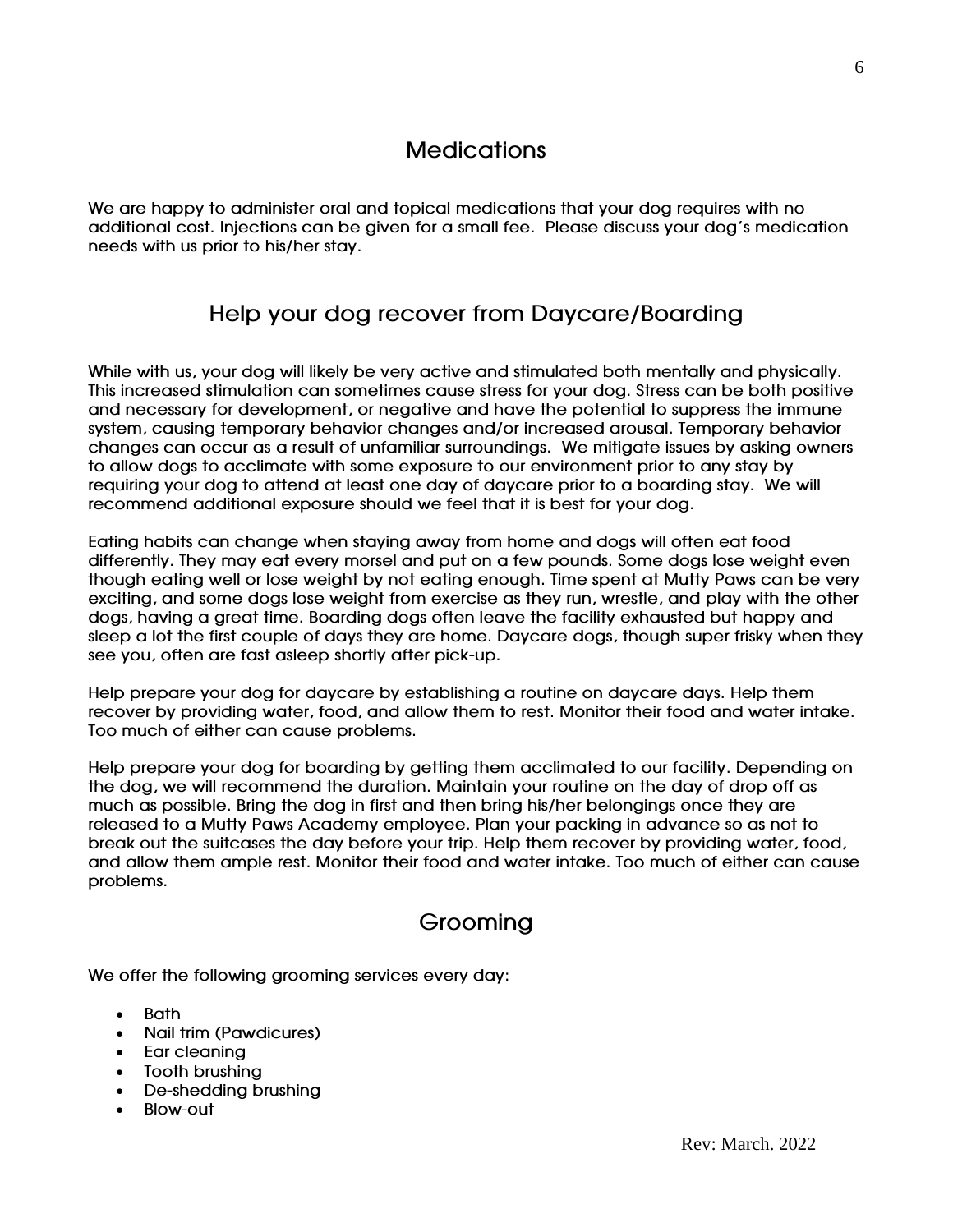**You may schedule these services in advance or let us know when you drop off your dog. We will ask for a pickup time when you schedule a grooming service to ensure that your dog gets the most playtime prior to his/her grooming service.**

#### **\*Please note\***

<span id="page-6-0"></span>**We do not force grooming services for the best interest of the dog as we want to remain a positive environment. We are happy to attempt any service. Payment will be expected for all attempts.** 

### **Training**

**Mutty Paws Academy promotes training for all dogs that attend. A well-trained dog is a happy dog! In addition to our daily basic obedience reinforcement training, we offer a variety of classes as well as individual sessions. We also offer an AP Class for dogs that benefit for individualized training and mentally stimulating activities. Please inquire with us for details and current offerings.** 

### **Health Concerns**

<span id="page-6-1"></span>**While doggie daycare has great benefits for your dog, there are some health concerns that you should be aware of. Just like in a child's daycare, dog's that attend daycare or board in any facility are susceptible to "bugs" that are making the rounds in our area. While the vaccinations that we require your dog to have do well to protect your dog from the more serious illnesses, dogs will occasionally pass along Bordetella (Kennel Cough) or Giardia. Naturally, dogs that are socializing have a greater risk of catching a canine communicable disease. We do more to combat the spread of airborne illness than anyone else in the industry. Our air HVAC system exchanges the air in our boarding rooms and all other indoor only dog spaces TEN TIMES AN HOUR. We thoroughly disinfect every suite, class area and room in our facility every night, however, just like in a child's daycare or work place, dogs are susceptible to bugs that make their way around the area. It should be noted that while we take great care in maintaining a clean/disease-free environment, parents should be aware of the risk.**

**All dogs attending Mutty Paws Academy must be free of fleas and we highly recommend that dogs be on a monthly flea and tick preventative. If fleas are evident upon intake, we will provide a flea bath at the owner's expense.**

**We highly recommend having a yearly fecal exam to check for parasites, worms, etc. If we observe worms in a dog's stool, we will collect a sample, isolate the dog, and notify the parents immediately.** 

**Please inform us of ANY allergy your dog might have, be it food, environmental, or topical. We will discuss exposure procedures with you.**

**When dogs play at Mutty Paws Academy, they wrestle, run, jump, and chew on each other and generally "rough-house." Nicks, cuts, scrapes, and errant tooth punctures may happen during this play. We take great care in grouping dogs so they will all get along, as mentioned in the "Canine Culture" section, though occasionally there will be a disagreement or altercation. Our staff is trained on how to safely and quickly diffuse and separate dogs in that situation to limit injury. If your dog is involved in an altercation or injured, we will provide care for your dog immediately and inform you as soon as we are able.**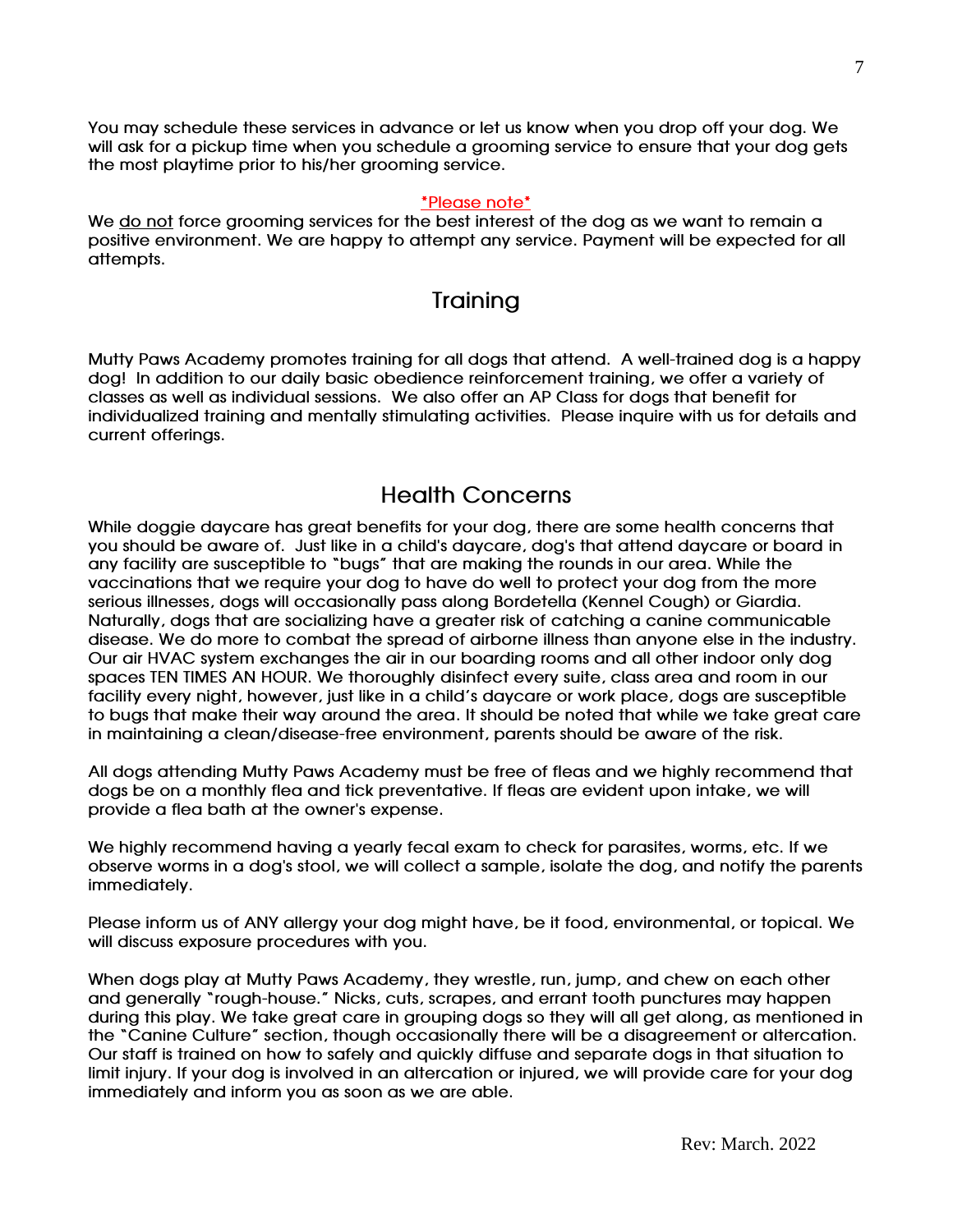**If you notice your dog is not feeling well please keep them home from daycare, away from other dogs, and notify us. Help us maintain a disease-free environment.**

<span id="page-7-0"></span>**Dogs exhibiting obvious signs of illness on arrival will be refused service.**

### **Requirements**

**Mutty Paws Academy requires that all dogs' vaccinations be up to date (Copies need to be provided at the time of scheduling an evaluation) for:**

- **1) Rabies**
- **2) Full series of Distemper**
- **3) Bordetella – required for dogs under 1 year of age. \*We strongly recommend the Bordetella vaccine for all ages, however, only require dogs under the age of one to have this vaccine.**
- **4) We require dogs to be neutered or spayed by 6 months with exclusions. If your dog is over 6 months and is not neutered or spayed, please be aware that based on their evaluation, we may not be able to have them attend until they are. \*Please note\* females in season cannot attend group play. Please speak with a Mutty Paws Academy Manager to discuss further. Please consult your Veterinarian regarding when to spay/neuter.**
- **5) All pets need to be under leash control in the lobby and we do not recommend interactions in the parking lots or lobby.**

<span id="page-7-1"></span>**We also highly recommend a Fecal Exam (to check for roundworm, hookworm, whip worm, giardia, coccidia, and tapeworm) and flea and tick preventative maintenance for all dogs.**

### **Lobby Hours**

**Monday-Friday 6:00 am – 10:00 am (Drop off/Pick up) 3:00 pm – 7:00 pm (Pick-ups, ONLY)**

**Saturdays, Sundays, and Holidays 8:00 am – 10:00 am (Drop off/Pick up) 3:00 pm – 5:00 pm (Pick-ups, ONLY)**

<span id="page-7-2"></span>**Mutty Paws Academy observes the following holidays: New Year's Day, Memorial Day, Independence Day, Labor Day, Thanksgiving Day, Christmas Eve, Christmas Day.**

### **Scheduling**

**Our preferred method for reservation requests is to request a user name and password to our online system, PetExec. This way you can conveniently make reservations from your desktop computer, Smartphone, or tablet. Please note: When logging in with your tablet or Smartphone be aware that often the first character is automatically capitalized. Our usernames and passwords are not capitalized and are case-sensitive.**

**Another method for reservation requests is via email sent to [info@muttypaws.net.](mailto:info@muttypaws.net) Please include your phone number, the date and time of drop off and pick up, duration of stay, names of pets, and the owner(s) names or you can always call us directly at (207) 210-6592 to make reservations.**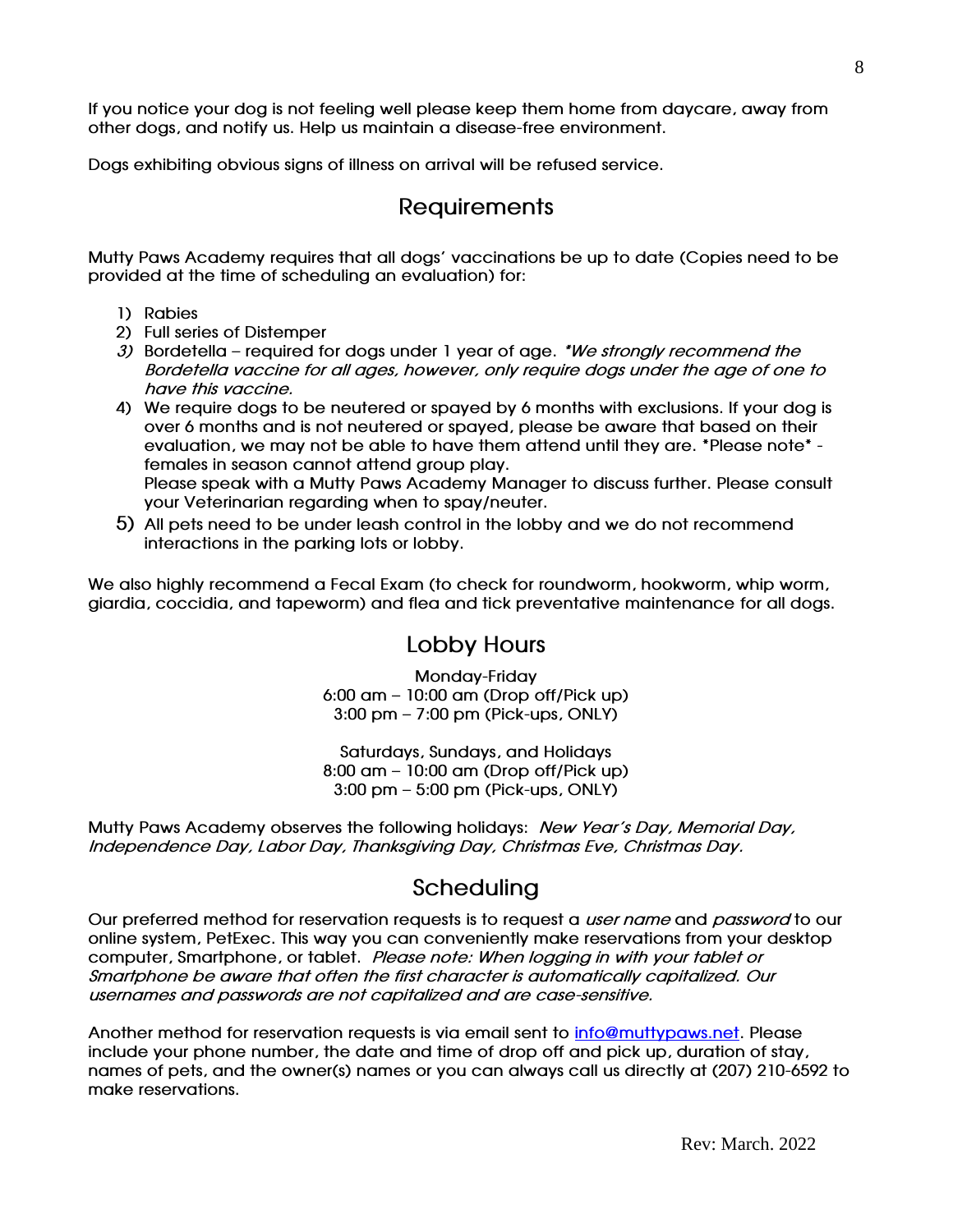**We do have a daily capacity that we strictly adhere to in order to maintain our small playgroup size for the safety and well-being of the dogs and employees alike. If our capacity has been reached on a day you are trying to make a reservation the system will not allow the reservation to be placed. If this is the case, call or email us; we may still be able to make the reservation.** 

### **We offer two different pricing structures:**

### **Enrollment**

**We offer discounted daycare pricing for all enrolled customers. These customers will take advantage of a daily rate for 1, 2 or 3-days a week and deeper discounted rate per day for 4 days or more enrollment. To enroll, parents are required to commit to the same days every week. Payment will be charged to a credit card automatically at the beginning of each enrollment week and charged regardless of whether the student will be in attendance, including holidays and storms. Days may not be moved or switched from the committed day. This is the best way to guarantee your dog a spot for daycare on a weekly basis and breed familiarity among the dogs. Enrollment may be terminated with seven days advanced notice and may not be re-enrolled for a minimum of 30 days.** 

### **Non-Matriculated**

**Non-matriculated students pay for daycare each day of attendance and are welcome to schedule and change their scheduled days as needed, depending on availability. Nonmatriculated spots are not guaranteed. This means, if another dog enrolls for a day that a nonmatriculated dog is scheduled for or a boarding is requested, the non-matriculated dog may lose their spot. MPA will notify the non-matriculated dog's family at least 48 hours in advance of the scheduled day if the non-matriculated dog's spot has been lost.** 

**We do maintain a waiting list for daycare spots on days that are fully booked.** 

<span id="page-8-0"></span>**\*Please see the 'tuition' page for pricing! <https://www.muttypawsacademy.com/tuition>**

# **Early Drop-off/Late Pick-up & No-show fees**

**Arrangements can be made in advance for Early Drop-off (6:00 am – 8:00 am on Saturdays, Sundays, and Holidays) or Late pick-up within a 30 minute window for an additional \$10.00 fee. Please speak with a Mutty Paws Academy Representative to schedule.** 

**If you fail to pick up your dog by closing and we are unable to contact you we will feed your dog and move them to boarding for the night. You will be assessed a "No-Show" boarding fee of \$15.00 and the food cost (if not provided) in addition to the normal boarding fees.** 

#### **Daycare No call/No show Fee**

**We require all dogs to be dropped off by 10:00am. If we are not notified that your dog will not be attending by the end of business THE NIGHT PRIOR and your dog has not arrived by 10:00am, we will charge a no call/no show fee equaling the daycare service for that day.**